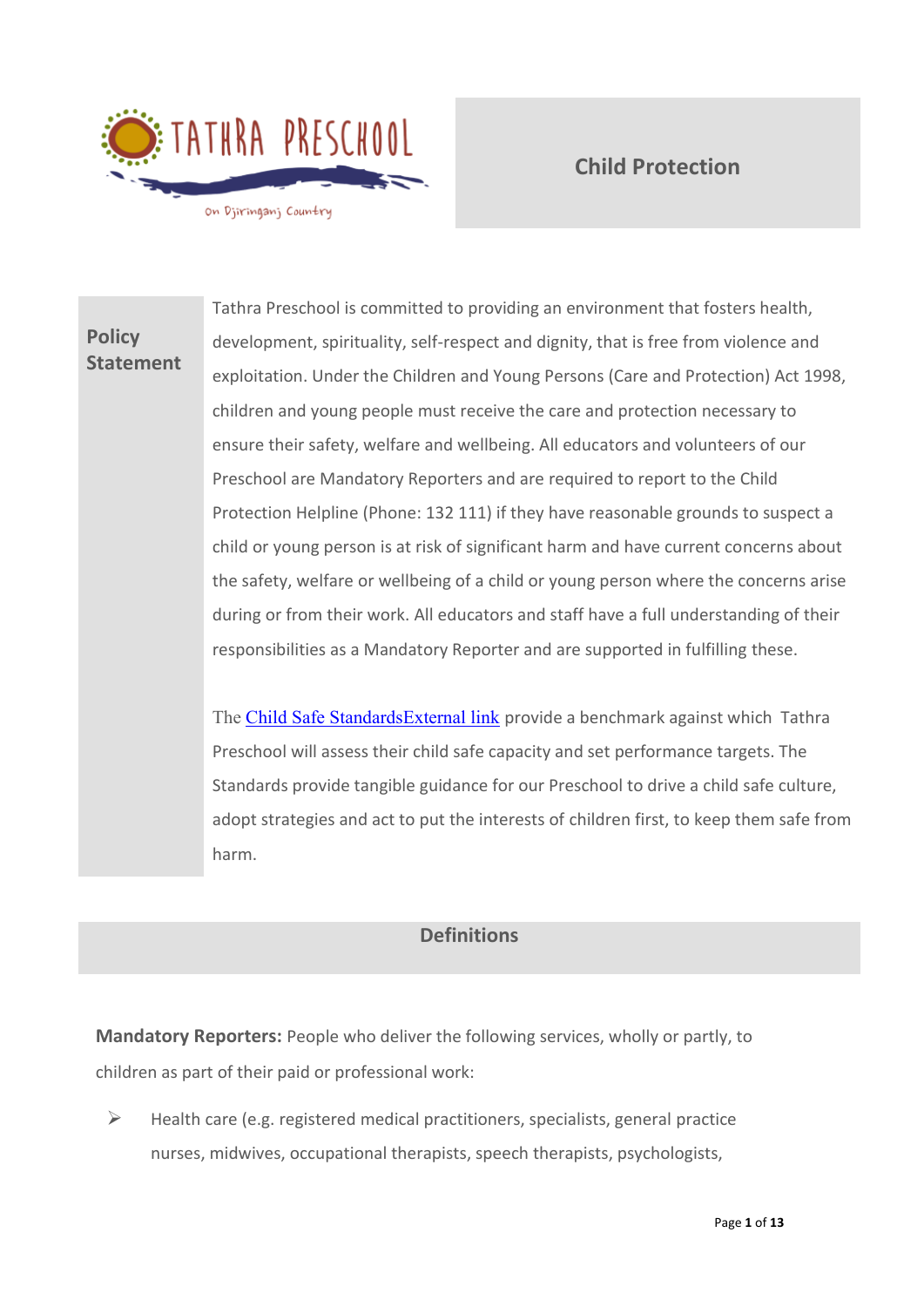dentists and other allied health professionals working in sole practice or in public or private health practices).

- ➢ Welfare (e.g., psychologists, social workers, caseworkers and youth workers).
- $\triangleright$  Education (e.g., teachers, counsellors, principals).
- $\triangleright$  Children's services (e.g., childcare workers, family day carers and home-base carers).
- ➢ Law enforcement (e.g., police) NSW Child Protection**.**
- $\triangleright$  Residential services (e.g., refugee workers and out-of-home care workers).
- $\triangleright$  Religious bodies (e.g. a person in religious ministry)

Ref:<https://reporter.childstory.nsw.gov.au/s/article/What-is-Mandatory-Reporting>

**'At Risk of Significant Harm'**: In relation to a child or young person means that there are current concerns for their safety, welfare or wellbeing because of the presence to a *significant extent* of any one or more of the following circumstances.

- $\triangleright$  The child's or young person's basic physical or psychological needs are not being met or at risk of not being met.
- $\triangleright$  The parents or other caregivers have not arranged and are unable or unwilling to arrange for the child or young person to receive medical care**.**
- $\triangleright$  In the case of a child or young person who is required to attend school in accordance with the Education Act 1990 - the parents or other caregivers have not arranged and are unable or unwilling to arrange for the child or young person to receive and education in accordance with that Act.
- $\triangleright$  The child or young person has been, or is at risk of being, physically or sexually abused or ill-treated.
- $\triangleright$  The child or young person is living in a household where there have been incidents of domestic violence and, as a consequence, the child or young person is at risk of serious physical or psychological harm.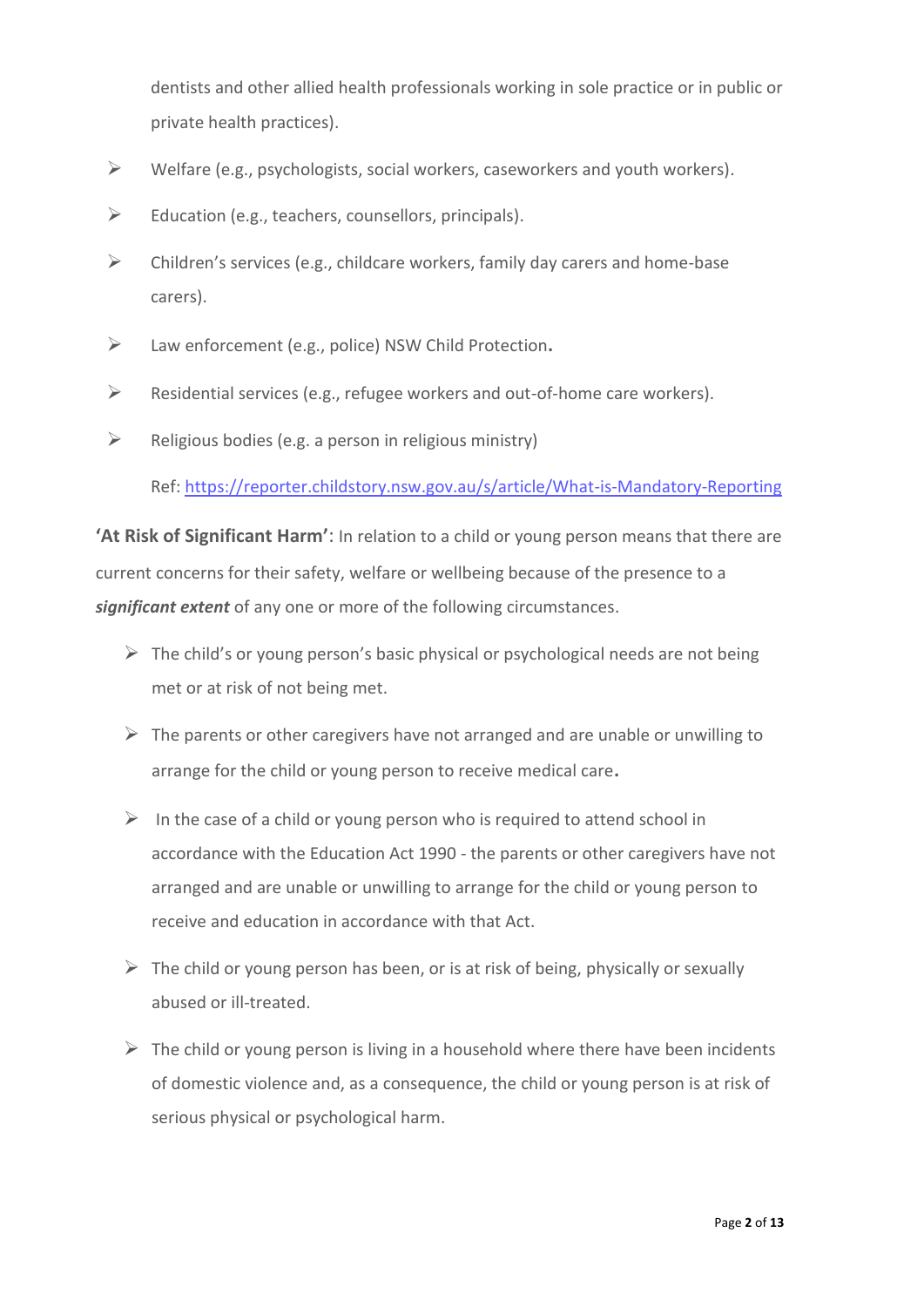- $\triangleright$  A parent or other caregiver has behaved in such a way towards the child or young person that the child or young person has suffered or is at risk of suffering serious psychological harm.
- $\triangleright$  The child was the subject of a pre-natal report under section 25 of the Children and Young Persons Care and Protection Act 1998 and the birth mother of the child did not engage successfully with the support services to eliminate, or minimise to the lowest level reasonably practical, the risk factors that gave rise to the report.

(Children and Young Persons (Care and Protection) Act 1998 No 157, Chapter 3, Part 2, Section 23).

**'Reasonable Grounds'**: means that you suspect a child may be at risk of significant harm based on:

- $\triangleright$  Your observations of the child, young person or family; or
- $\triangleright$  What the child, young person, parent or another person has told you. You are NOT required to confirm your suspicions or have clear proof before making a report. To do so may interfere with evidence or compromise the work of statutory agencies, for example the Police or Department of Communities and Justice

## **Strategies: How it will be done**

### **The Approved Provider/Nominated Supervisor will:**

- $\triangleright$  Ensure the 10 Child Safe Standards guide a culture which adopts strategies and acts to put the interests of children first, to keep them safe from harm. The 10 Child Safe Standards are:
	- **1.** Child safety is embedded in organisational leadership, governance and culture.
	- **2.** Children participate in decisions affecting them and are taken seriously.
	- **3.** Families and communities are informed and involved.
	- **4.** Equity is upheld and diverse needs are taken into account.
	- **5.** People working with children are suitable and supported.
	- **6.** Processes to respond to complaints of child abuse are child-focused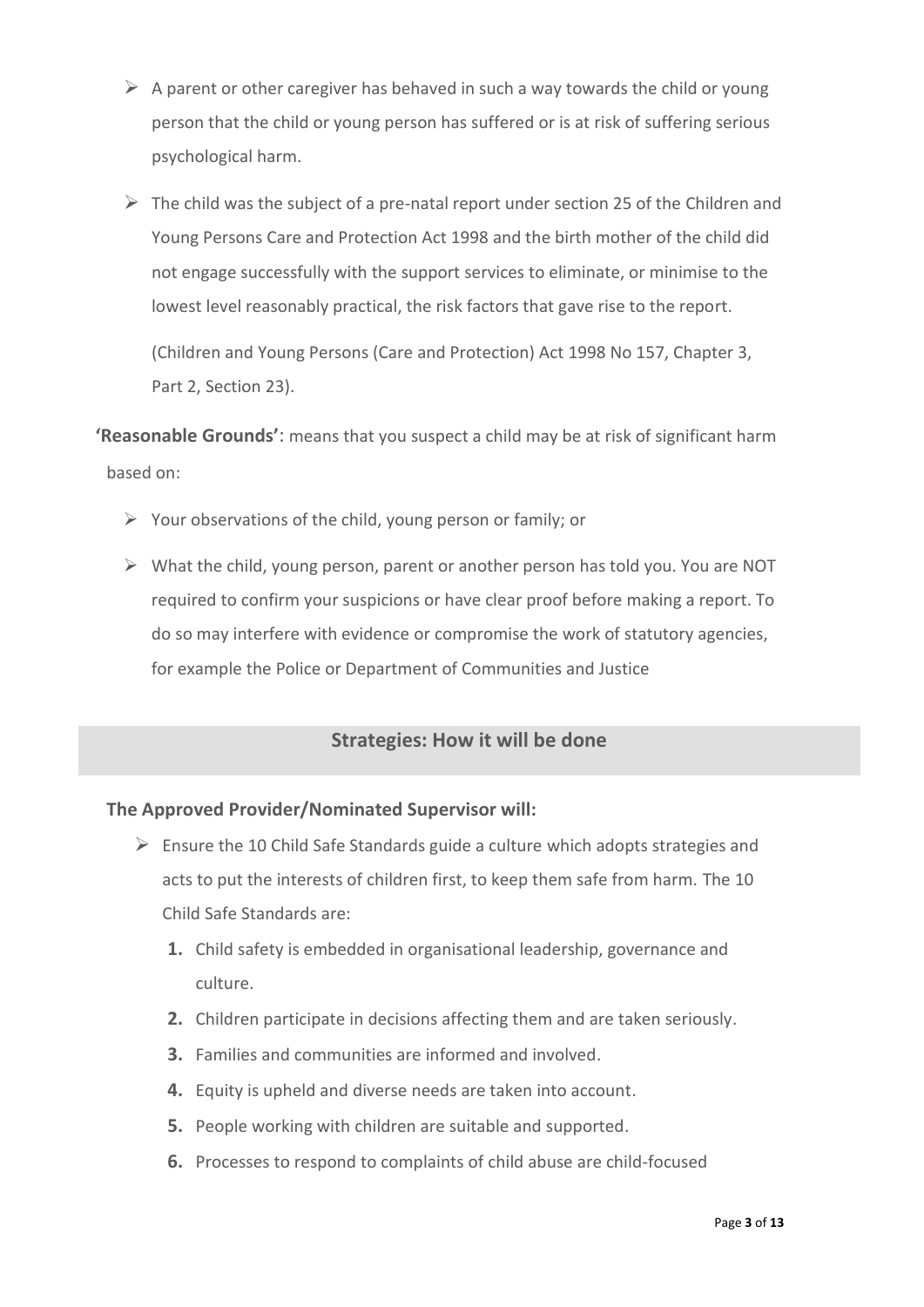- **7.** Staff are equipped with the knowledge, skills and awareness to keep children safe through continual education and training
- **8.** Physical and online environments minimise the opportunity for abuse to occur.
- **9.** Implementation of the Child Safe Standards is continuously reviewed and improved.
- **10.** Policies and procedures document how the organisation is child safe.
- $\triangleright$  Ensure that persons placed in day-to-day charge of the service have a current qualification in Child Protection:

[https://education.nsw.gov.au/early-childhood-education/working-in-early](https://education.nsw.gov.au/early-childhood-education/working-in-early-childhood-education/child-protection-training-requirements)[childhood-education/child-protection-training-requirements](https://education.nsw.gov.au/early-childhood-education/working-in-early-childhood-education/child-protection-training-requirements)

 $\triangleright$  Ensure that any adult working or volunteering with children completes a Working with Children Check and does not will commence employment without their Working with Children Check verified. Any person whose working with children check has been disqualified as a result of failing to qualify for a working with children check renewal, will not be continued to be employed by the service. This is check is verified when renewed:

[www.ocg.nsw.gov.au/child-safe-organisations/working-with-children-check](http://www.ocg.nsw.gov.au/child-safe-organisations/working-with-children-check)

➢ Ensure every adult working with children is made aware of the *Children and Young Persons (Care and Protection) Act 1998* and *Keep Them Safe: A shared approach to child wellbeing* and of their obligations under this law and action plan *(Education and Care Services National Regulation, Regulation 84, National Quality Standards QA 2)*.

The Approved Provider must notify the regulatory authority through the NQA-ITS *within 7 days* of the following:

> • Any incident where the any employee reasonably believes that physical abuse or sexual abuse of a child or children has occurred or is occurring while the child is or the children are being educated and cared for by the education and care service.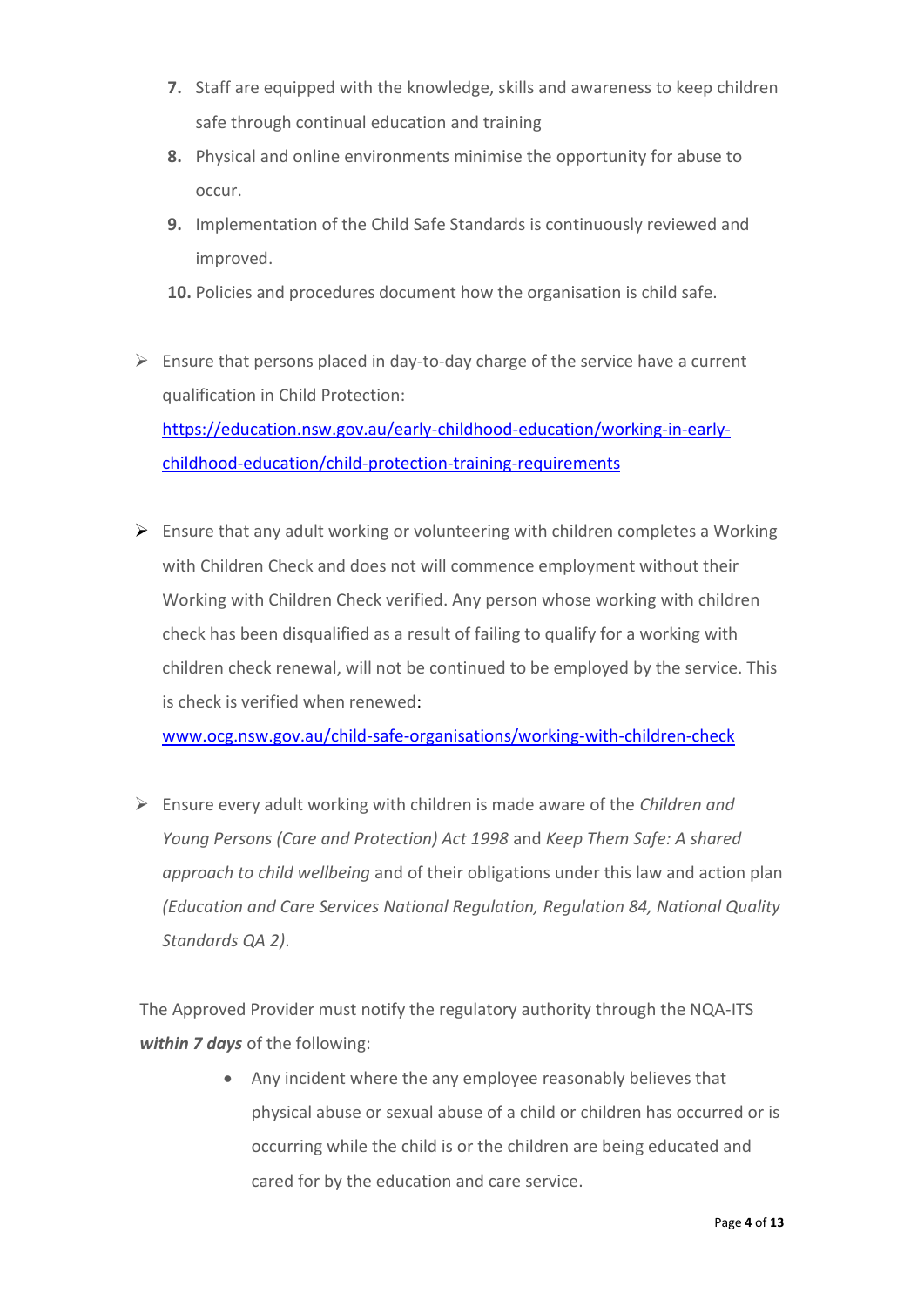- Allegations that physical or sexual abuse of a child or children has occurred or is occurring while the child is or the children are being educated and cared for by the education and care service (other than an allegation that has been notified under *section 174(2)(b) of the Law)*.
- The Head of Relevant Entity (HRE) Approved Provider, must give written notice to the Office of the Children's Guardian within 7 days of becoming aware of a reportable allegation. A Final Report must be submitted within 30 days of becoming aware of a reportable allegation, upon conducting further investigation. If a final report cannot be provided within 30 calendar days of becoming aware of reportable conduct, the HRE - Approved Provider, must contact the Office of the Children's Guardian and submit an Interim Report.
- $\triangleright$  Orientate every working and volunteering adult to this child protection policy, Keep Them Safe/ Child Story protocols and Mandatory Reporter responsibilities and ensuring their regular review of these

#### **Educators and staff will:**

- $\triangleright$  Develop trusting and secure relationships with all children at the Preschool.
- $\triangleright$  Make reports of current concerns for any child at risk of significant harm to the Child Protection Helpline for Mandatory Reporters; and
- $\triangleright$  Make appropriate responses to all disclosures of abuse and any allegation of abuse against staff members of the Preschool.
- $\triangleright$  Be familiar with the Child Safe Standards.

### **Documentation of Current Concerns**

#### **The Approved Provider/Nominated Supervisor will**:

- $\triangleright$  Support staff through the process of documenting and reporting current concerns of children at risk of significant harm; and
- ➢ Provide all staff and educators with clear guidelines around documentation and a template to support this.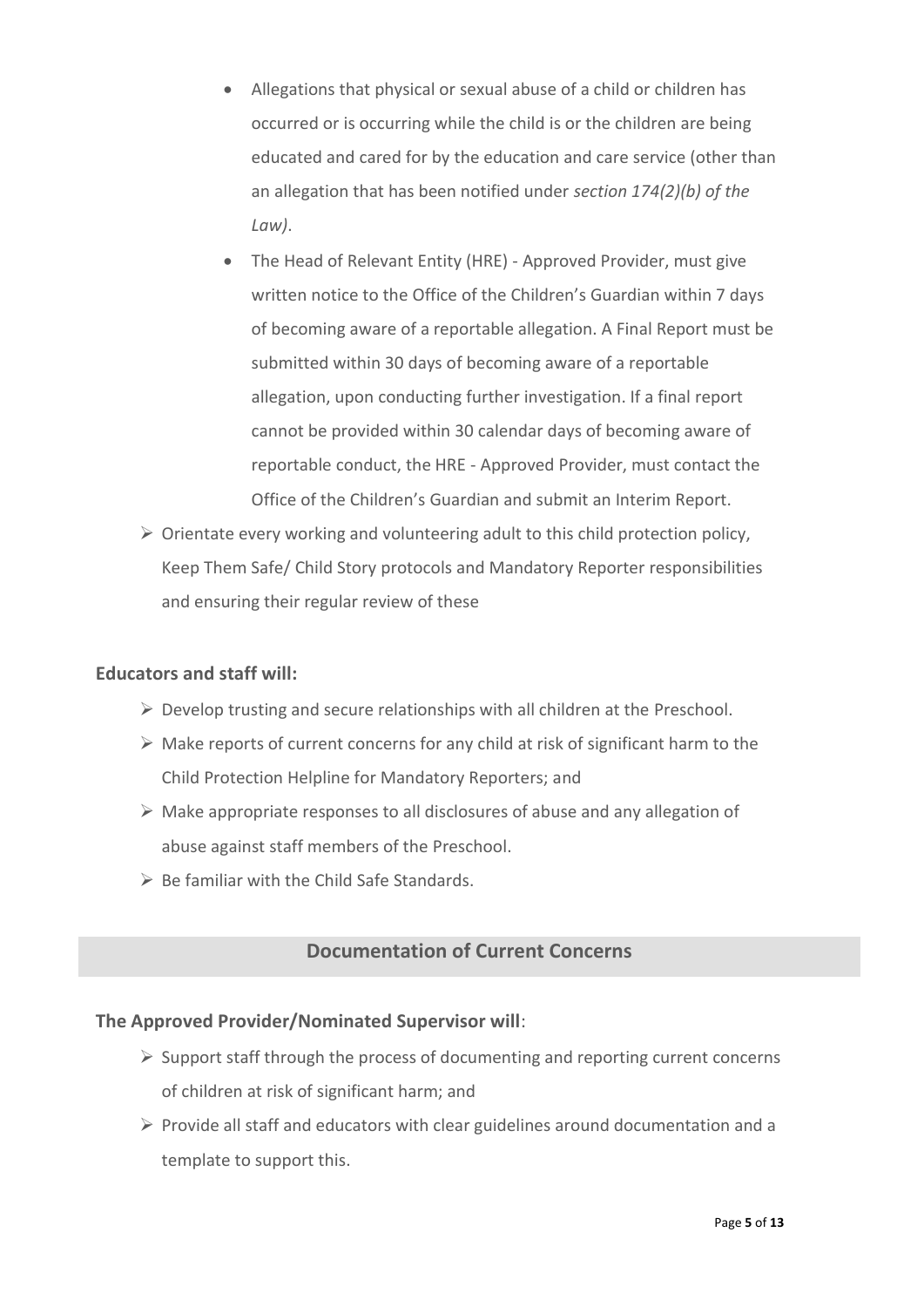#### **Educators and staff will**

- $\triangleright$  Make a record of the indicators observed that led to believe that there is a current risk of harm to a child or young person. Complete the NSW Mandatory Reporter Guide and save relevant final decision with the child's details in a safe file. Information on indicators of risk of harm are outlined in the NSW Mandatory Reporter Guide which is accessible at <https://reporter.childstory.nsw.gov.au/s/mrg>
- $\triangleright$  Discuss any concerns with the Nominated Supervisor of the Preschool.
- ➢ Advise the Nominated Supervisor of their intention to make a report to the **Child Protection Helpline (132 111)**.
- ➢ Advise the Nominated Supervisor when a report has been made to the **Child Protection Helpline.**

### **Mandatory Reporting**

#### **The Approved Provider/Nominated Supervisor will**:

- $\triangleright$  Provide all staff and educators working directly with children with a copy of this Child Protection Policy and a link to the *Mandatory Reporter Guide* to assist them in their reporting.
- $\triangleright$  Provide all staff and educators working directly with children with access to the *Child Wellbeing and Child Protection NSW Interagency Guidelines*; and
- $\triangleright$  Display the Child Protection Helpline number (132 111) on all phone and lists of emergency contact number in the interests of timely reporting.

#### **Educators and staff will**:

- 1. In an emergency, where there are urgent concerns for a child's health or life, it is important to contact the police, using the emergency line '000'.
- 2. Using the Mandatory Reporter Guide, answer the questions relating to concerns about a child or young person. At the end of the process, a decision report will guide as to what action to take. The Nominated Supervisor is available if staff require assistance to use this online tool.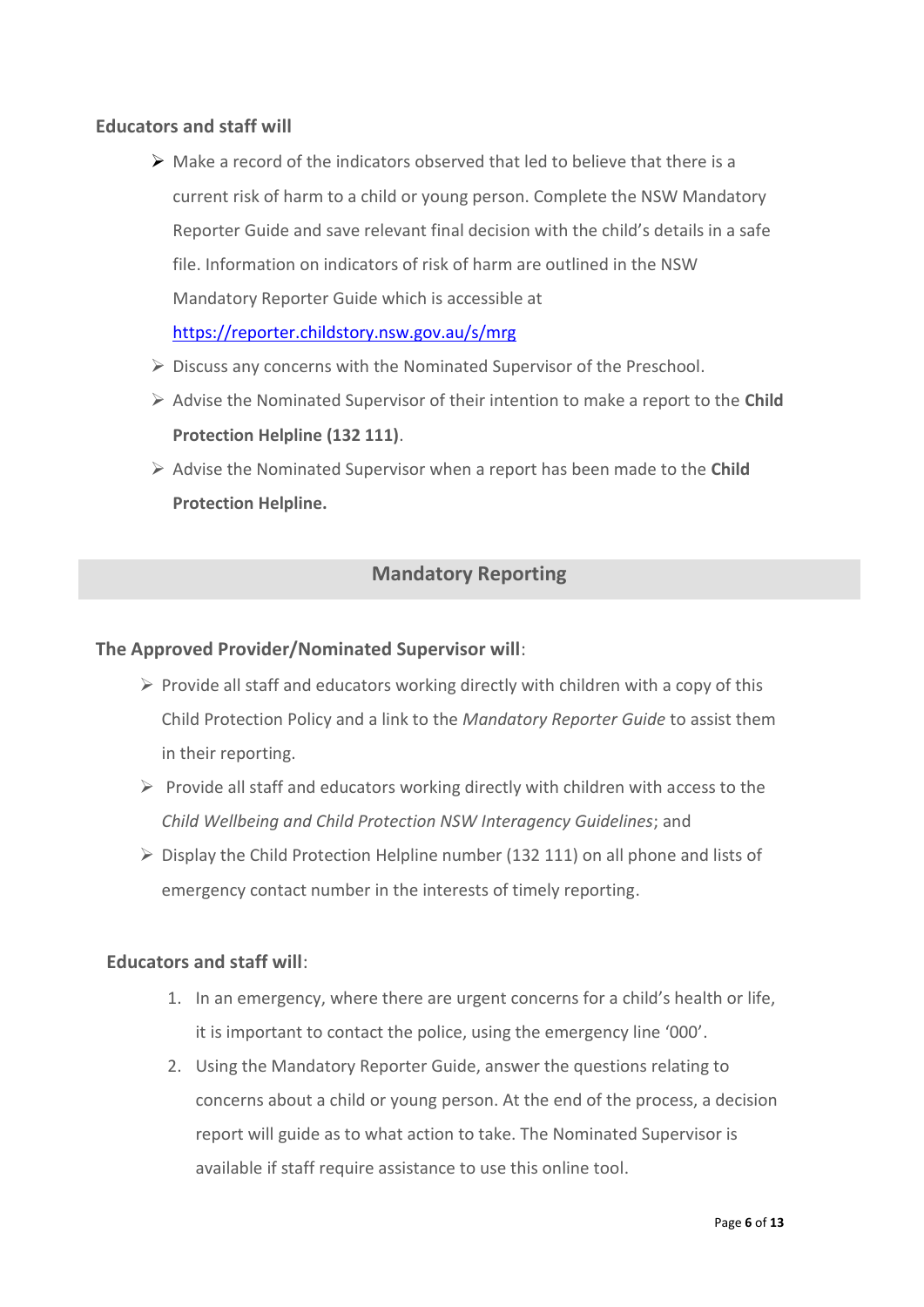- 3. If the Mandatory Reporter Guide determines that there are grounds to suspect a risk of significant harm to a child or young person, the staff member or educator will either generate an eReport or phone the **Child Protection Helpline number (132 111).**
- 4. Mandatory reporters should note that the legislation requires that they continue to respond to the needs of the child or young person (within the terms of their work role) even after a report to the Child Protection Helpline has been made.
- 5. 5. If the *Mandatory Reporter Guide* determines that an educator or staff member's concerns do not meet the risk of significant harm threshold they do not need to make a report to the **Child Protection Helpline**, however, they should discuss the matter with the Nominated Supervisor to determine whether the child or family would benefit from the assistance of another agency.
- **6.** The staff member or educator should monitor the situation and if they believe there is additional information that could be taken into account, please **repeat steps I to 5 as required.**

## **Disclosures of Abuse**

### **Educators and staff will**:

- $\triangleright$  React calmly to the child making the disclosure.
- $\triangleright$  Listen attentively and later write down the child's exact words.
	- Provide comfort and care to the child.
	- Follow the steps for reporting as per the Mandatory Reporter Guide.
- $\triangleright$  Reassure the child or young person that:
	- It is not their fault.
	- It was right to tell.
	- It is not OK for adults to harm children no matter what.
	- Explain what will happen now that it is part of your job to tell people who can help the child or young person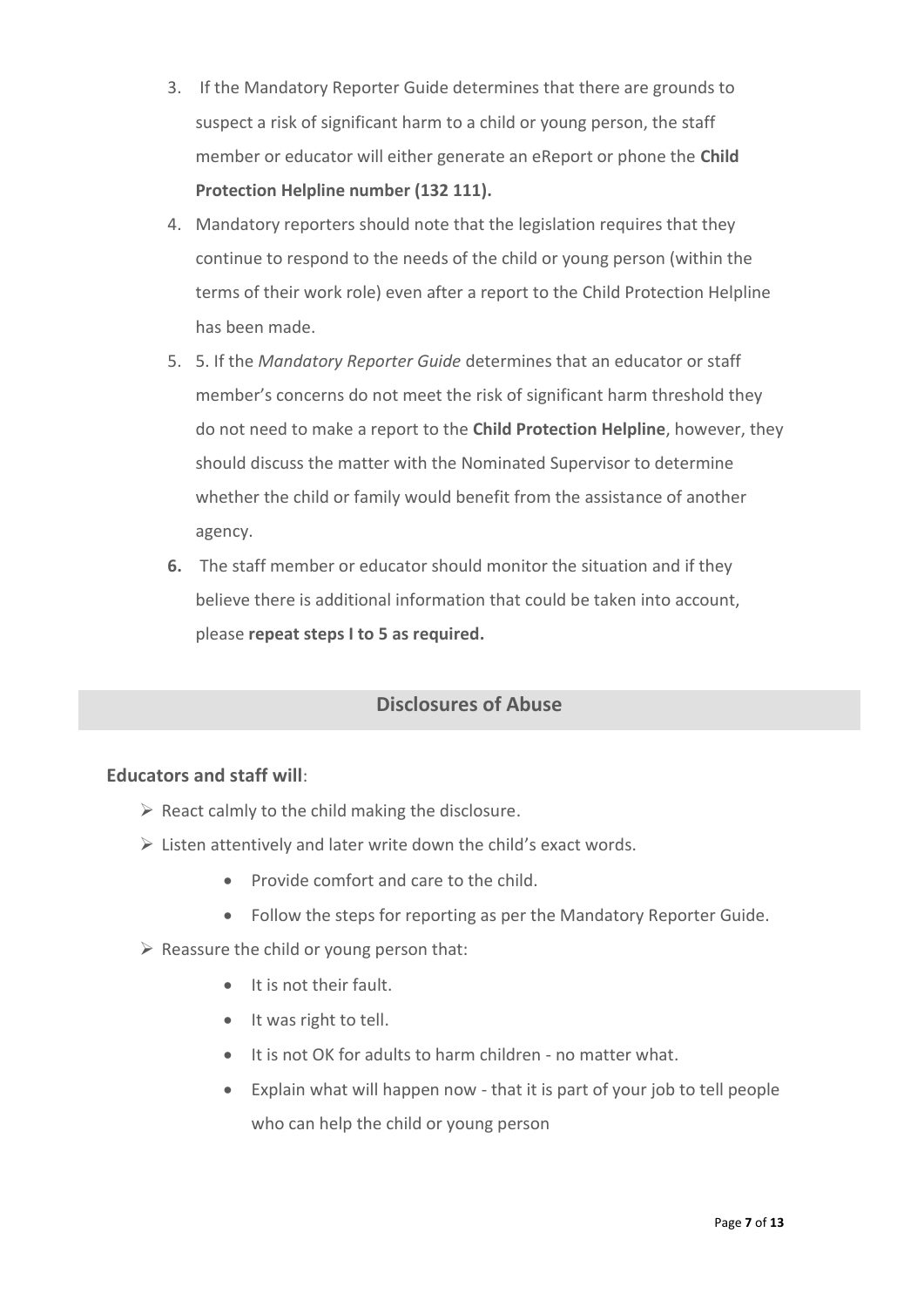**Educators and staff will not**: Prompt the child for further details or ask leading questions which would make the child feel uncomfortable or has the potential to jeopardise any future legal proceedings that may arise as a result of any investigation.

**It is important to understand that our role is to always support the wellbeing of the child, not to investigate further any disclosure made by the child**

### **Allegations of Abuse Against Staff, Educators, Volunteers or Students**

#### **The Approved Provider/Nominated Supervisor will:**

- $\triangleright$  Develop and maintain a system of appropriate record keeping for all allegations to ensure detailed documentation is made and stored as required.
- $\triangleright$  Take all allegations of abuse seriously and clarify what is being alleged with the person who is making the allegation.
- ➢ Contact the Reportable Conduct Scheme on **(02) 8219 3800** or at [reportableconduct@ocg.nsw.gov.au](mailto:reportableconduct@ocg.nsw.gov.au) to clarify information that is unclear before taking any action.
- ➢ Assess whether or not a child or young person is 'at risk of significant harm' and, if so, make a report to the **Child Protection Helpline**.
- $\triangleright$  Determine whether the allegation is a reportable allegation or reportable conviction:

[https://www.kidsguardian.nsw.gov.au/ArticleDocuments/1021/Identifying\\_repor](https://www.kidsguardian.nsw.gov.au/ArticleDocuments/1021/Identifying_reportable_allegations.pdf.aspx?Embed=Y) [table\\_allegations.pdf.aspx?Embed=Y](https://www.kidsguardian.nsw.gov.au/ArticleDocuments/1021/Identifying_reportable_allegations.pdf.aspx?Embed=Y)

➢ 7-day notification form will be completed by the HRE - Approved Provider and submitted to the Office of the Children's Guardian within 7 days of becoming aware of reportable allegation, as required under the Children's Guardian Act 2019:

[https://www.kidsguardian.nsw.gov.au/child-safe-organisations/reportable](https://www.kidsguardian.nsw.gov.au/child-safe-organisations/reportable-conduct-scheme/organisations-in-the-scheme/notify-the-childrens-guardian)[conduct-scheme/organisations-in-the-scheme/notify-the-childrens-guardian](https://www.kidsguardian.nsw.gov.au/child-safe-organisations/reportable-conduct-scheme/organisations-in-the-scheme/notify-the-childrens-guardian)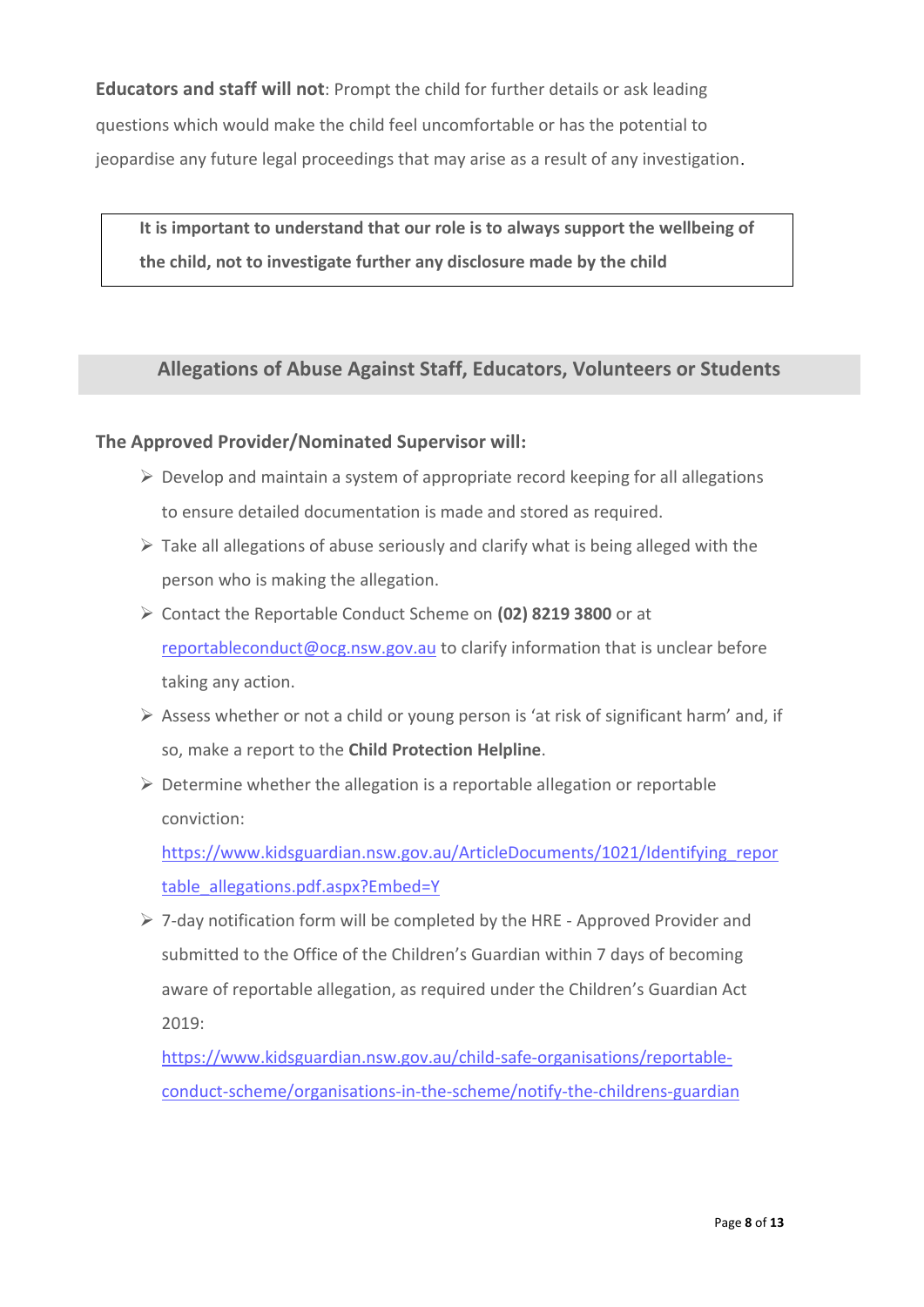[https://www.kidsguardian.nsw.gov.au/ArticleDocuments/1022/7-](https://www.kidsguardian.nsw.gov.au/ArticleDocuments/1022/7-DayNotificationForm.pdf.aspx?Embed=Y) [DayNotificationForm.pdf.aspx?Embed=Y](https://www.kidsguardian.nsw.gov.au/ArticleDocuments/1022/7-DayNotificationForm.pdf.aspx?Embed=Y)

- $\triangleright$  Consider whether or not the police need to be informed of the allegation and if so, make a report.
- ➢ Ensure confidentiality is maintained at all times and that systems are in place to deal with any breaches of confidentiality.
- ➢ Undertake a risk management approach following an allegation to ensure the protection and safety of children, staff and visitors to the service. Based on this risk assessment, decisions will be made in order to manage the risks that have been identified.
- $\triangleright$  Develop an investigation plan of the matter. Obtain relevant information from a range of sources. This may include a statement from the person who made the allegation; statements from witnesses and a statement from the person against whom the allegation has been made and any other relevant documentation:
	- If the allegation is being investigated by Department of Communities and Justice or the Police, the service will be guided by their advice as to whether they should independently investigate the allegation.
	- If the investigation is carried out by the service, the information that has been gathered will be assessed and a finding made as to whether the allegation is false, vexatious, misconceived, not reportable conduct, not sustained or sustained. The reasons for the finding will be clearly recorded to ensure that the decision-making has been transparent.
- ➢ The educator, volunteer or student will be advised of the outcome of the investigation in writing. Advice will be provided about the investigation finding and any follow up action that may be required. Advice will also be provided about any rights of appeal and the person will be advised that the Office of the Children's Guardian has been notified and the Joint Child Protection Response Program (JCPRP) also notified of the relevant employment proceeding (if relevant).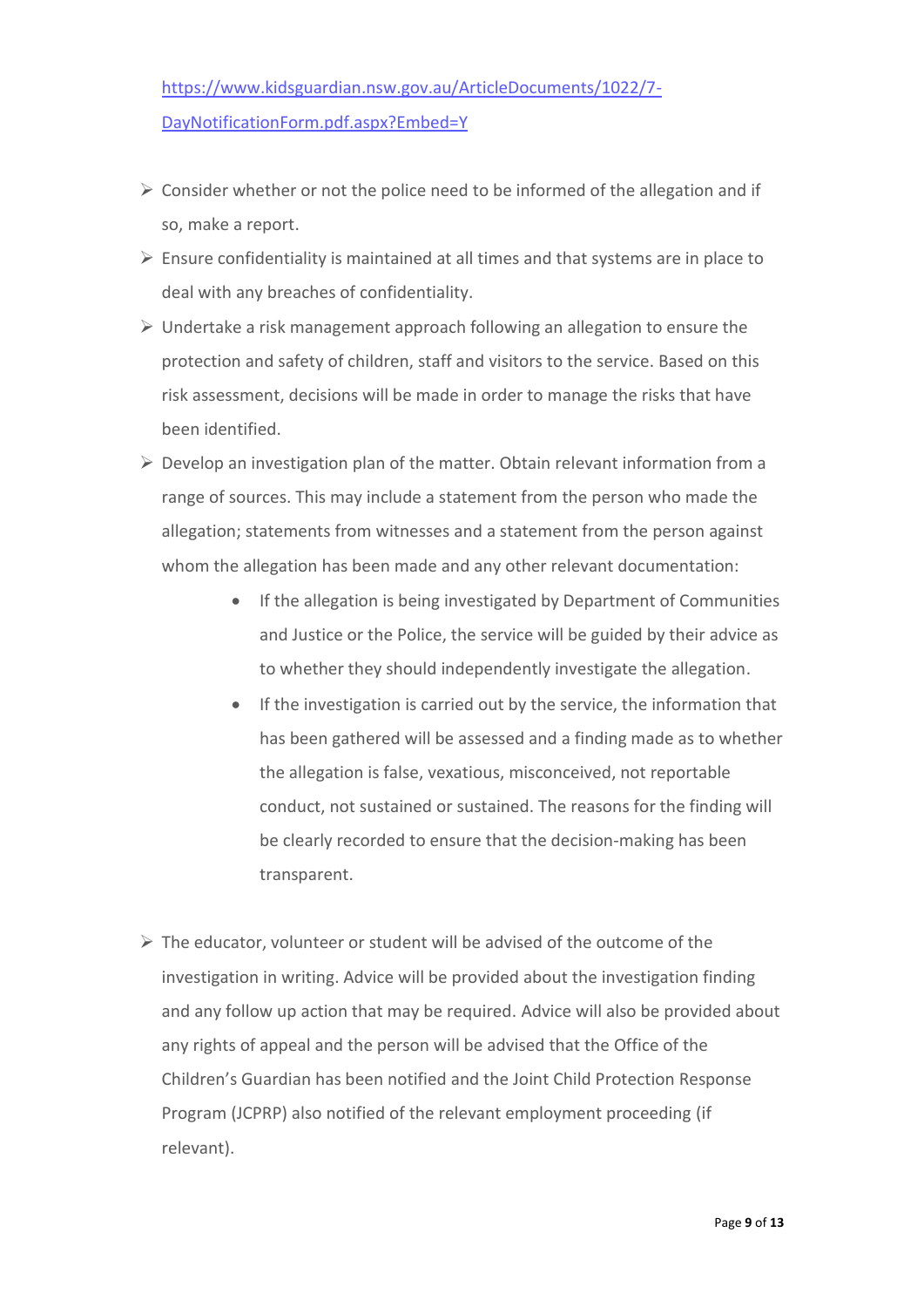$\geq$  30-day interim report form or Entity report form (to be provided after the investigation or determination is completed) will be completed by the HRE - Approved Provider and submitted to the Office of the Children's Guardian with 30 calendar days of becoming aware of a reportable allegation, as required under the Children's Guardian Act 2019:

[www.ocg.nsw.gov.au/ArticleDocuments/1022/30DayInterimReportForm.pdf.aspx](http://www.ocg.nsw.gov.au/ArticleDocuments/1022/30DayInterimReportForm.pdf.aspx?Embed=Y) [?Embed=Y](http://www.ocg.nsw.gov.au/ArticleDocuments/1022/30DayInterimReportForm.pdf.aspx?Embed=Y)

[www.kidsguardian.nsw.gov.au/ArticleDocuments/1022/EntityReportForm.pdf.asp](http://www.kidsguardian.nsw.gov.au/ArticleDocuments/1022/EntityReportForm.pdf.aspx?Embed=Y) [x?Embed=Y](http://www.kidsguardian.nsw.gov.au/ArticleDocuments/1022/EntityReportForm.pdf.aspx?Embed=Y)

 $\triangleright$  Department of Communities and Justice will also be informed of the outcome of the investigation.

## **Informing the Educator, Volunteer/Student**

#### **The Approved Provider/Nominated Supervisor will**:

- ➢ Treat the staff member/educator/volunteer/student with fairness at all times and uphold their employee rights at all times.
- $\triangleright$  Depending on the nature of the allegation, arrange to inform the person immediately (though be guided by the advice of DCJ or the police).
- ➢ Arrange for the person against whom an allegation has been made, to have a support person attend the meeting. This support person must not participate in the discussions throughout the meeting.
- $\triangleright$  Make accurate documentation of all conversations, and ensure all records are kept confidentially.
- ➢ Offer counselling or support to the person subject to the allegation.
- $\triangleright$  Depending on the nature of the allegation made, the person subject to the allegation may be suspended pending further investigation.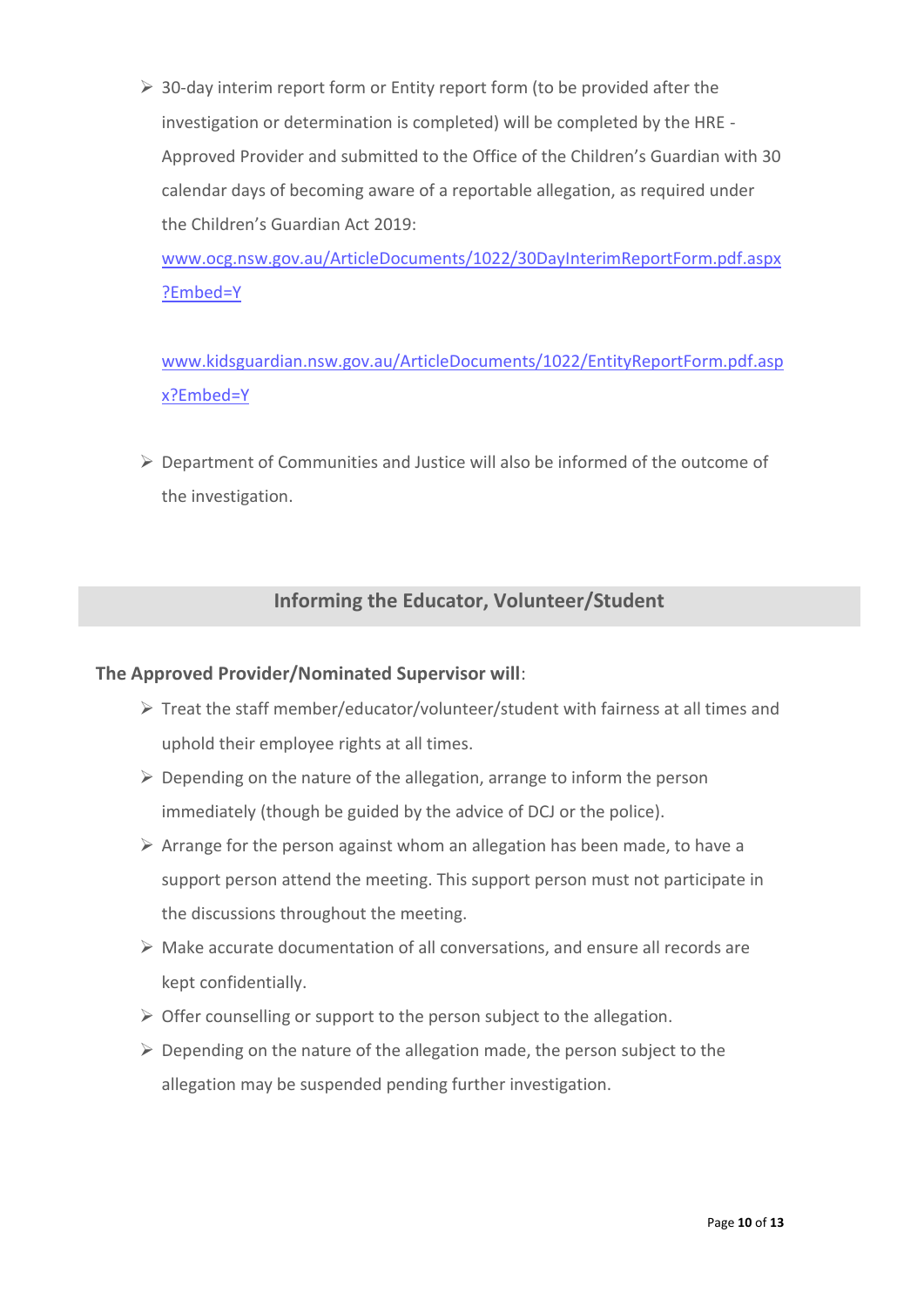➢ After all investigations are completed, provide the educator/carer/volunteer with verbal and written notification of the outcome of the investigation.

### **Rights of all Parties**

- $\triangleright$  The decision-making process throughout the investigation will be based on the safety and wellbeing of the child/ren and the staff/carers/carer's household members.
- ➢ Consideration will be taken in relation to actual or potential 'conflicts of interest' that may be held by the investigator.
- $\triangleright$  All reportable allegations will be notified to the Office of the Children's Guardian. The person, against whom the allegation has been made, will be notified of this and will also be notified of the investigation find and follow up action, including the notification to the Joint Child Protection Response Program.
- $\triangleright$  The person, against whom the allegation has been made, will be notified of any appeal mechanisms if they are not satisfied with the investigation process or the outcome of the investigation.
- $\triangleright$  The Approved Provider, Nominated Supervisor, or other nominated person who conducts the investigation, will ensure that they act without bias, without delay and without conflict of interest; and
- $\triangleright$  All parties can complain to the Office of the Children's Guardian if they are not satisfied with the conduct of the investigation.

FURTHER INFORMATION ON THE OFFICE OF THE CHILDREN'S GUARDIAN CAN BE

OBTAINED BY:

Phone: 02 8219 3800

Email: [reportableconduct@kidsguardian.nsw.gov.au](mailto:reportableconduct@kidsguardian.nsw.gov.au)

Web: www.kidsguardian.nsw.gov.au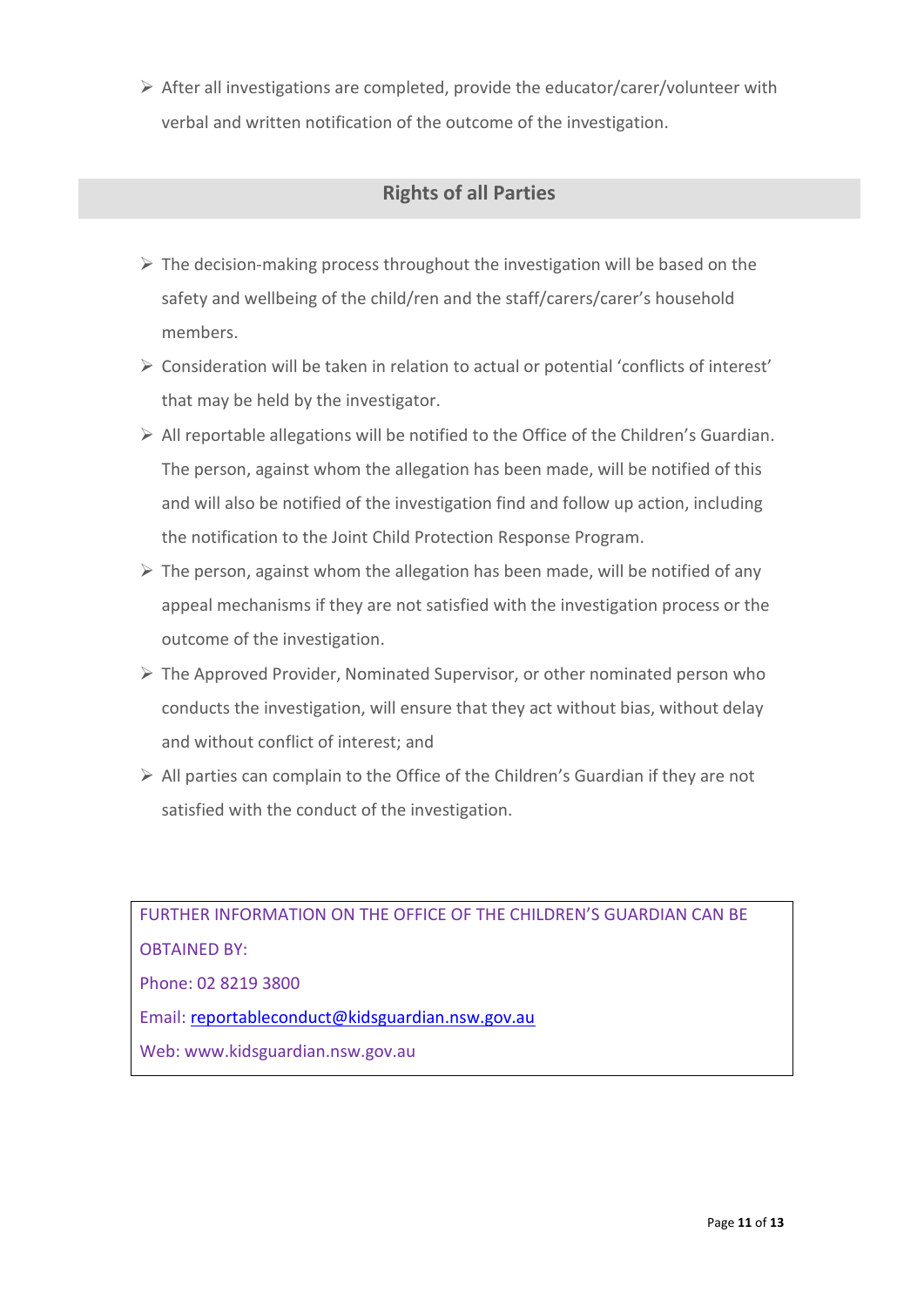## **Confidentiality**

The Preschool will handle any allegation of child abuse in a confidential manner

#### **Monitor, Evaluation and Review**

This policy will be monitored to ensure compliance with legislative requirements and unless deemed necessary through the identification of practice gaps, the service will review this Policy every two years. Implementation of the Child Safe Standards is continuously reviewed and improved.

Families and staff are essential stakeholders in the policy review process and will be given opportunity and encouragement to be actively involved. In accordance with R. 172 of the Education and Care Services National Regulations, the service will ensure that families of children enrolled at the service are notified at least 14 days before making any change to a policy or procedure that may have significant impact on the provision of education and care to any child enrolled at the Preschool; a family's ability to utilise the service; the fees charged or the way in which fees are collected.

➢ Children and Young Persons (Care and Protection) Act 1998.

**Relevant** 

➢ Commission for Children and Young People Act 1998.

**Legislation**

- ➢ Children's Guardian Act 2019.
- ➢ Education and Care Services National Law Act 2010

#### **LEGISLATIVE APPLICATIONS**

- ➢ Children and Young Persons (Care and Protection) Act 1998, s.27; s.245A;  $s.248(1)(b)$ .
- ➢ Education and Care Services National Law Act (2010) Part 6 Section 166-167; s.174.